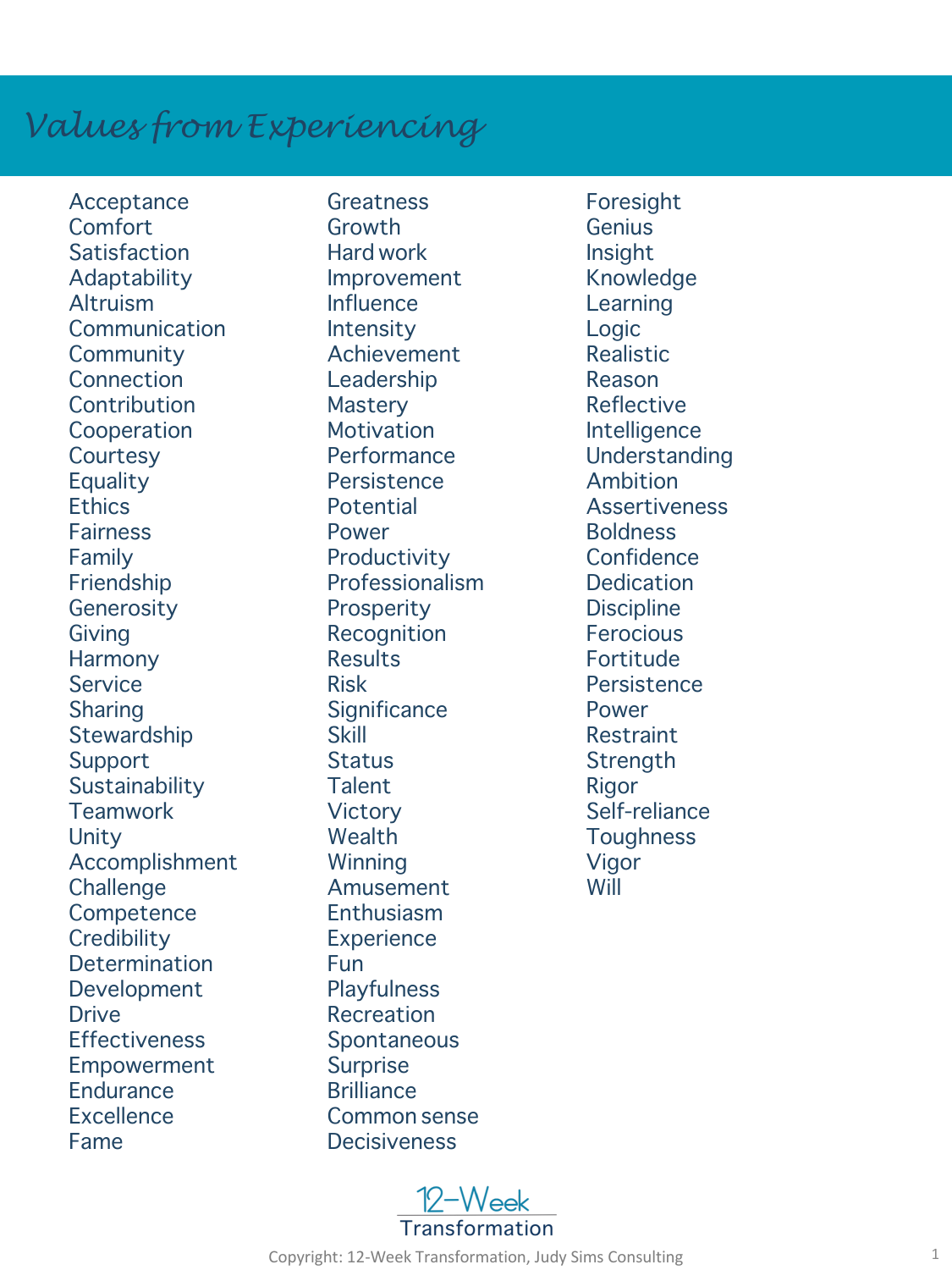## *Values from Creating*

**Creation Curiosity Discovery** Exploration Expression Imagination Innovation Inquisitiveness Intuitive **Openness Order Originality Uniqueness** 

Wonder **Accuracy Certainty Cleanliness Consistency Control Decisiveness** Economy **Justice** Lawful **Moderation Organization Security** 

**Stability Structure Thorough Timeliness Clarifying** Beautifying Ideating **Discipline** Playing Designing Architecting



Copyright: 12-Week Transformation, Judy Sims Consulting